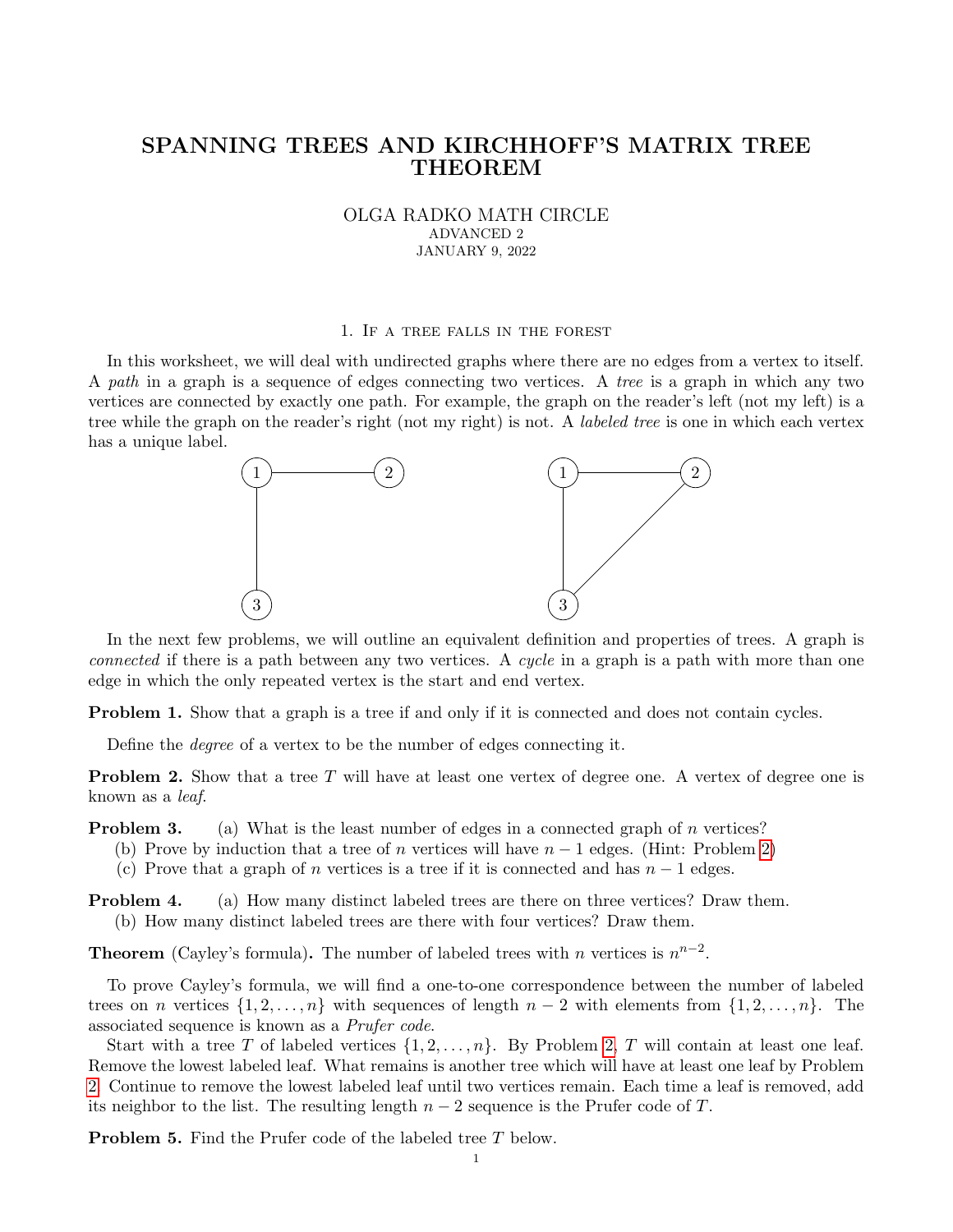

Explain how we would construct the tree  $T$  from the resulting Prufer code.

- **Problem 6.** (a) Prove that if a vertex appears  $k 1$  times in the Prufer code of a tree, then the vertex has degree  $k$ . (Hint: Try induction.)
	- (b) How many times can a leaf appear in the Prufer code of a tree?

## **Problem 7.** Let  $N = \{1, 2, ..., n\}$ .

- (a) Given a sequence  $S = (t_1, t_2, \ldots, t_{n-2})$  from N, construct a tree T of n vertices labeled with N.
- (b) What is the number of sequences from  $\{1, 2, \ldots, n\}$  of length  $n 2$ ?
- (c) Explain how performing the Prufer algorithm on a tree  $T$  followed by the process in part (a) will produce T. What about if we perform the process in part (a) on a Prufer code  $P$  followed by the Prufer algorithm.
- (d) Explain how the above steps prove the bijectivity between trees of length  $n$  and sequences of length  $n-2$ . How does this prove Cayley's formula?

Notice that Cayley's formula refers to labeled trees. How would the situation change if we no longer label the trees? Two graphs  $G_1$  and  $G_2$  are *isomorphic* if there is a bijective map f from the vertices of the first to the vertices of the second for which i and j are connected by an edge in  $G_1$  if and only if  $f(i)$ and  $f(j)$  are connected by an edge in  $G_2$ .

Problem 8. In this problem, think of isomorphic trees as the same.

- (a) Count the number of distinct unlabeled trees with three vertices.
- (b) Count the number of distinct unlabeled trees with four vertices.

There is no nice formula for the number of non-isomorphic unlabeled graphs of  $n$  vertices. The following problem is all we will prove for now.

**Problem 9.** Let T represent the number of distinct unlabeled trees of n vertices up to isomorphism.

- (a) Show that the number of labeled trees of n vertices is at most  $n! \cdot T$ .
- (b) Find a lower bound for T.

## 2. Spanning Trees

Let G be a connected graph. A *spanning tree* of G is a tree with the same vertices as G but only some of the edges of G. We can produce a spanning tree of a graph by removing one edge at a time as long as the new graph remains connected. Once we are down to  $n - 1$  edges, the resulting will be a spanning tree of the original by Problem [3.](#page-0-1)

For example, the graph  $X$  is not a tree. One possible spanning tree of  $X$  is given by  $T$  on the right.

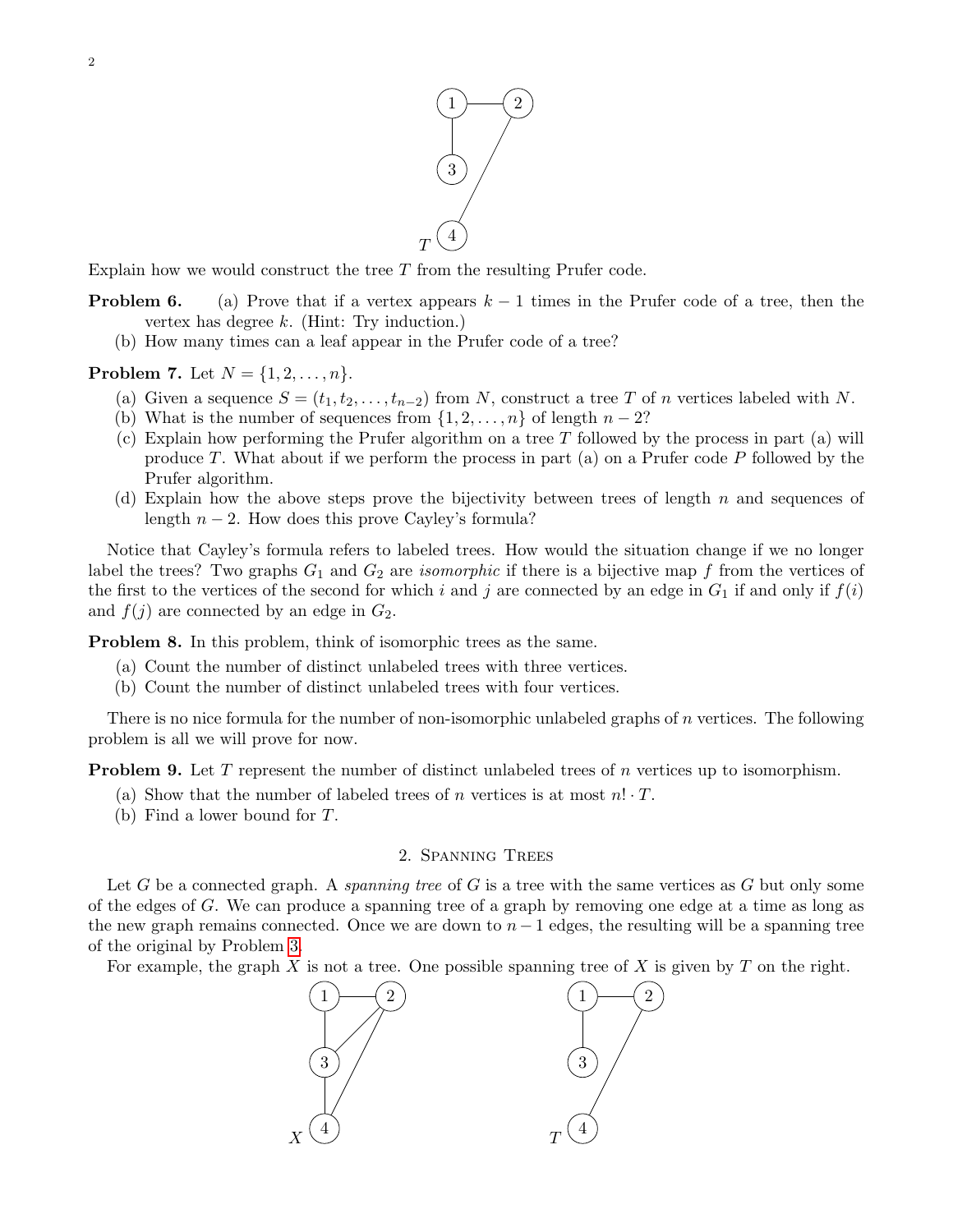In Section 1, we found a count for the number of trees of  $n$  vertices. We will likewise want to count the number of spanning trees of an arbitrary graph  $G$ , denoted  $t(G)$ . The difficulty of this problem will become clear with some examples.

<span id="page-2-3"></span>**Problem 10.** Find  $t(X)$ . (Hint: The degree of vertex 2 is three. Break into cases based on the degree of vertex 2 in the spanning tree.)

**Problem 11.** (Challenge) Find  $t(Y)$ . (Hint: Break up  $t(Y)$  based on the degree of vertex 4 in the corresponding spanning tree.)



<span id="page-2-0"></span>**Problem 12.** The cycle graph on n vertices,  $C_n$ , is a graph with vertices  $\{1, 2, \ldots, n\}$ , an edge between 1 and *n*, and edges between *i* and  $i + 1$  for  $1 \leq i < n$ .

- (a) Draw the cycle graph  $C_4$ .
- (b) What is  $t(C_n)$ ?

<span id="page-2-1"></span>**Problem 13.** The complete graph on *n* vertices,  $K_n$ , is a graph with vertices  $\{1, 2, \ldots, n\}$  with edges between i and j for each  $1 \leq i, j \leq n$ .

- (a) Draw the complete graph  $K_4$ .
- (b) What is  $t(K_n)$ ?

<span id="page-2-2"></span>**Problem 14.** The complete bipartite graph,  $K_{m,n}$ , has vertices  $\{1, 2, \ldots, m+n\}$  broken up into two sets  $S_1 = \{1, 2, \ldots, m\}$  and  $S_2 = \{m+1, m+2, \ldots, m+n\}$ . There is an edge between each element of  $S_1$  and each element of  $S_2$  but no edges between vertices of the same set.

- (a) Draw the complete bipartite graph  $K_{2,2}$ .
- (b) What is  $t(K_{2,2})$ ?
- (c) Draw the complete bipartite graph  $K_{2,3}$ .
- (d) What is  $t(K_{2,3})$ ?
- (e) (Challenge) What is  $t(K_{2,n})$ ? We will find  $t(K_{m,n})$  at the end of the worksheet.

Even for the small examples above, computing the number of spanning trees in a given graph can be a difficult task. Deletion-contraction and Kirchhoff's Matrix Tree Theorem will provide algorithmic ways to compute  $t(G)$  for all graphs.

## 3. Deletion-Contraction

Let G be a graph with vertices V and edges E. Let e be an edge between vertices v and w. The deletion denoted  $G - e$  is the graph with vertices V and edges  $E \setminus \{e\}$ . In other words, the deletion of G along e is the graph where we remove the edge  $e$ . The contraction denoted  $G/e$  is the graph given by identifying vertices v and w of  $G - e$  as a single vertex.

**Problem 15.** What happens if we define  $G/e$  as the identification of vertices v and w in G as opposed to  $G - e$ ?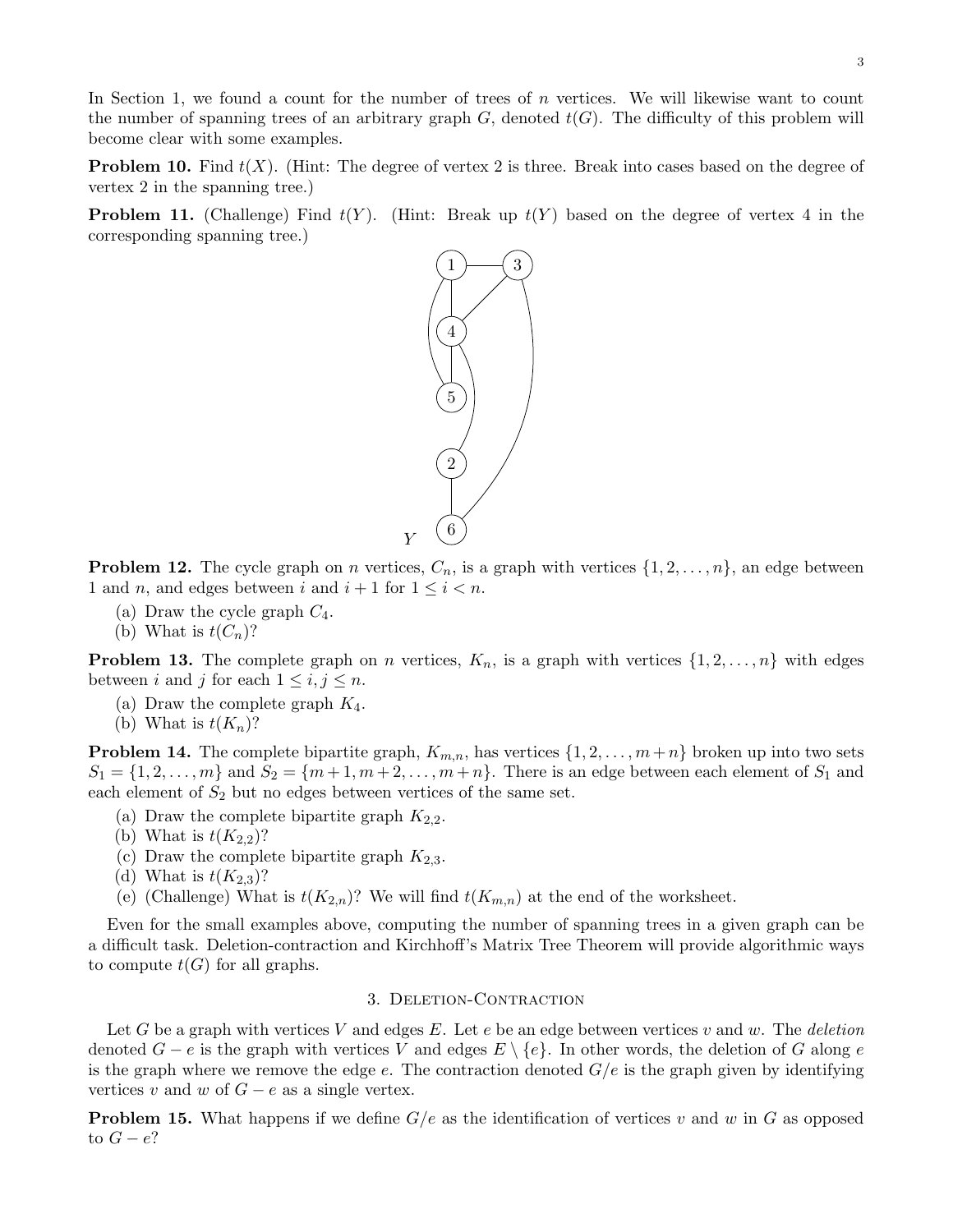

Some of you may have seen these concepts before when we computed the chromatic polynomial of a graph. The recursive technique in Problem [16](#page-3-0) also mimics that of the chromatic polynomial.

- <span id="page-3-0"></span>**Problem 16.** (a) Prove that there is a bijection between the set of spanning trees of G that do not contain e and the set of spanning trees of  $G - e$ .
	- (b) Prove that there is a bijection between the set of spanning trees that do contain e and the set of spanning trees of  $G/e$ .
	- (c) Explain how these bijections can be used to compute the number of spanning trees of a graph G.

**Problem 17.** Verify the formula for  $t(C_n)$  from Problem [12](#page-2-0) using the deletion-contraction technique.

**Problem 18.** Verify the formula for  $t(K_4)$  from Problem [13](#page-2-1) using the deletion-contraction technique.

**Problem 19.** Verify the formula for  $t(K_{2,3})$  from Problem [14](#page-2-2) using the deletion-contraction technique.

Problem 20. What are some limitations of the deletion-contraction algorithm for finding the number of spanning trees of a graph?

Kirchhoff's Matrix Tree Theorem will be a more efficient algebraic way of finding the number of spanning trees in a graph. First, however, we need to figure out operations on matrices.

#### 4. The Matrix Reloaded

A matrix is a rectangular array of numbers arranged in rows and columns. The matrices in this worksheet will have as many rows as columns. For example,

$$
A = \begin{pmatrix} 0 & -1 \\ 1 & 3 \end{pmatrix}
$$

is a  $2 \times 2$  matrix where the first 2 refers to the number of rows and the second 2 refers to the number of columns. We will often write  $a_{ij}$  to represent the number in the *i*th row and *j*th column of A. In the above example,  $a_{12} = -1$  and  $a_{21} = 1$ .

We can add two  $n \times n$  matrices A and B by adding  $a_{ij} + b_{ij}$  for each  $1 \le i, j \le n$  and placing this in the ith row and jth column of the result.

**Problem 21.** Find 
$$
A + B
$$
 where  $A = \begin{pmatrix} 1 & 0 \\ 0 & 1 \end{pmatrix}$  and  $B = \begin{pmatrix} 2 & -1 \\ 2 & 1 \end{pmatrix}$ .

The *determinant* of a 2 × 2 matrix  $A = \begin{pmatrix} a_{11} & a_{12} \\ a_{21} & a_{22} \end{pmatrix}$  is  $det(A) = a_{11}a_{22} - a_{12}a_{21}$ . We can define the determinant of an  $n \times n$  matrix A inductively via a process known as cofactor expansion. Let  $\hat{A}_{ij}$  be the

$$
\det(A) = a_{11} \det(\widehat{A}_{11}) - a_{12} \det(\widehat{A}_{12}) + \cdots + (-1)^{n+1} a_{1n} \det(\widehat{A}_{1n}).
$$

 $(n-1) \times (n-1)$  matrix where the *i*th row and *j*th column of A has been removed. Then

For matrices with a lot of rows and columns, this computation is unfortunately quite tedious since each  $\det(A_{1i})$  will then need to be reduced in a similar fashion.

One motivation for the bizarre definition of the determinant is it arises as the area formula of parallelograms. Let  $A = \begin{pmatrix} a & b \\ c & d \end{pmatrix}$ . The area of the pictured parallelogram with vertices  $(0, 0)$ ,  $(a, b)$ ,  $(c, d)$ , and  $(a + c, b + d)$  will have area det $(A) = ad - bc$ .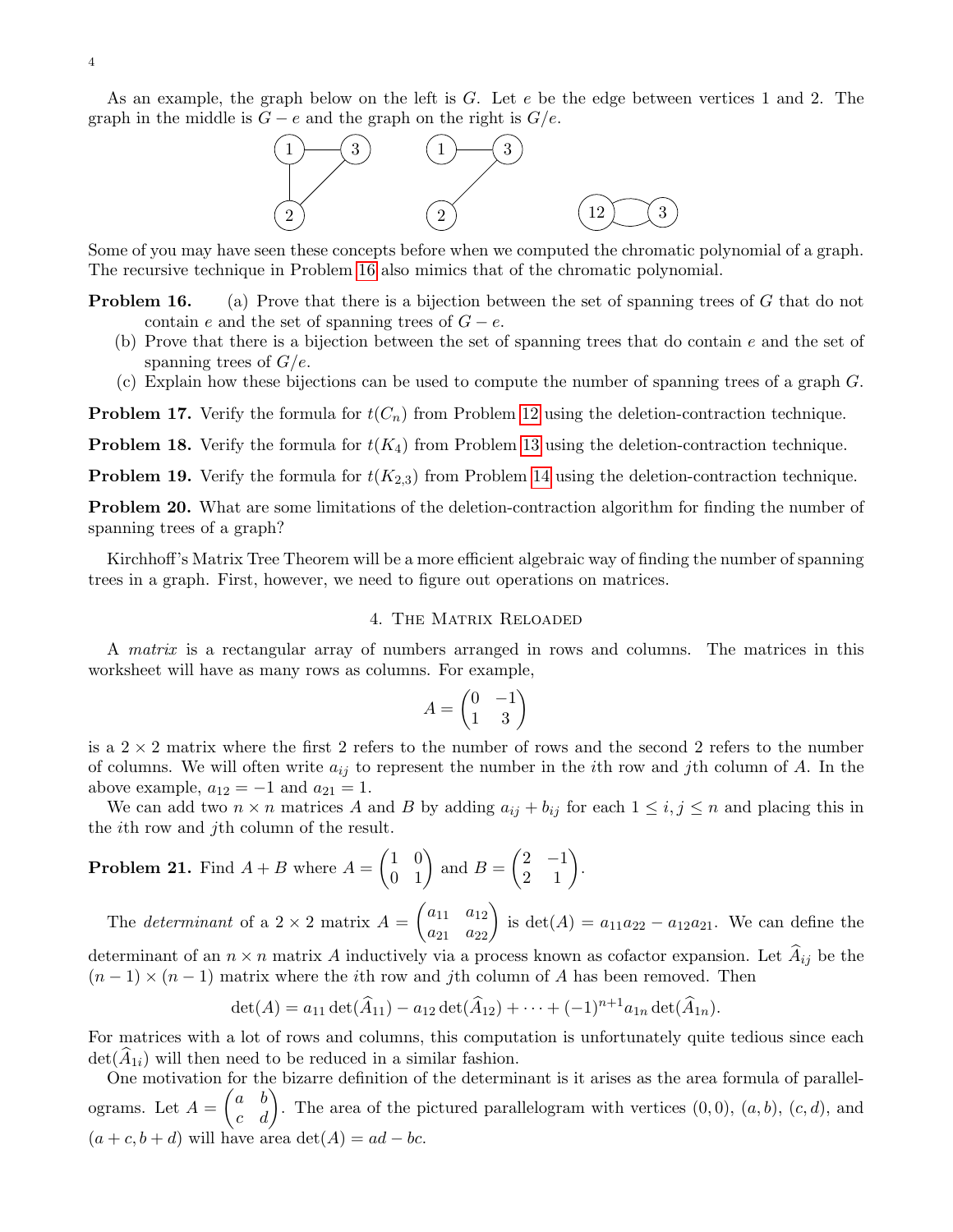

This barely scratches the surface of the uses of the determinant in linear algebra and beyond. Feel free to go the determinant Wikipedia page (which is where I stole the beautiful picture) to learn about its various applications.

<span id="page-4-0"></span>Problem 22. Compute the determinants of the following matrices:

(a) 
$$
A = \begin{pmatrix} 2 & -1 \\ 2 & 1 \end{pmatrix}
$$
  
\n(b)  $B = \begin{pmatrix} 4 & -3 & 0 \\ 2 & -1 & 2 \\ 1 & 5 & 7 \end{pmatrix}$   
\n(c)  $C = \begin{pmatrix} 1 & 0 & 1 & 0 \\ 3 & -1 & 1 & 0 \\ 2 & 0 & 2 & 0 \\ 5 & 4 & 1 & -1 \end{pmatrix}$ 

**Problem 23.** Let A be an  $n \times n$  matrix for which  $a_{ij} = 0$  for all  $i > j$ . We call A upper triangular. Show by induction  $\det(A) = a_{11} \cdot a_{22} \cdots a_{nn}$  is the product of the diagonal entries.

We can show that adding a multiple of one row to another row does not change the value of the determinant. As a result, an alternative method for computing the determinant is to add multiples of one row to another until we reach upper triangular form.

Problem 24. Redo Problem [22](#page-4-0) by instead adding multiples of one row to another in order to obtain an upper triangular matrix.

### 5. Kirchhoff's Matrix Tree Theorem

Let G be a graph with n vertices. We will assign to G two different matrices. First, the *adjacency* matrix of G, denoted  $A_G$ , is the  $n \times n$  matrix for which

$$
a_{ij} = \begin{cases} 1 & \text{if there is an edge from } i \text{ to } j \text{ in } G \\ 0 & \text{if there is not an edge from } i \text{ to } j \text{ in } G. \end{cases}
$$

**Problem 25.** Find the adjacency matrix  $A_X$  for the graph X from Problem [10.](#page-2-3)



**Problem 26.** Let G be an undirected graph on n vertices. Let  $A_G$  be the adjacency matrix of G.

- (a) When would  $a_{ii} = 1$  for some  $1 \leq i \leq n$ ?
- (b) The adjacency matrix  $A_G$  satisfies  $a_{ij} = a_{ji}$  for all  $1 \le i, j \le n$ .